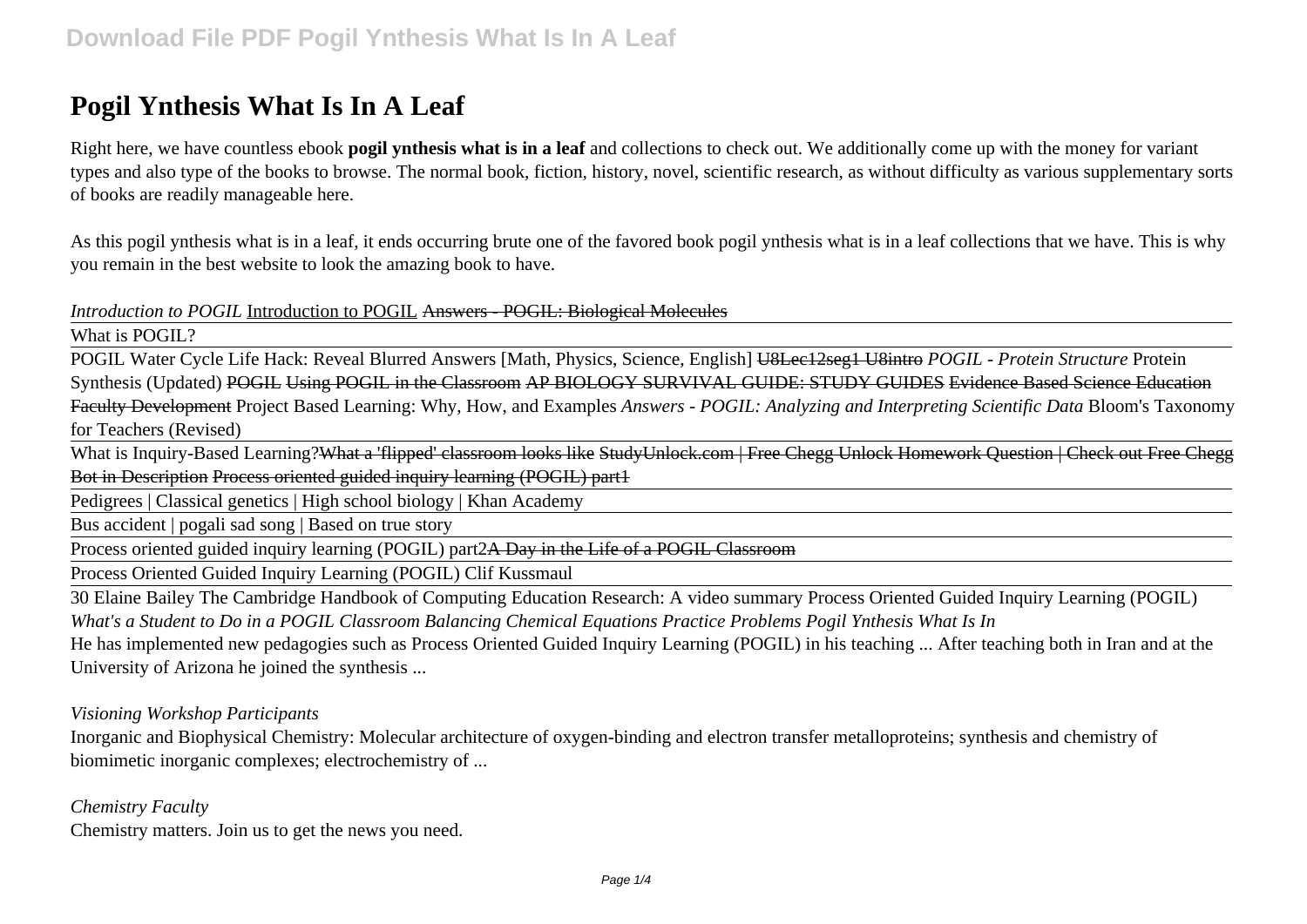## **Download File PDF Pogil Ynthesis What Is In A Leaf**

When attempting to study the learning process of undergraduate chemistry student, the classroom and any interaction that take place within it constitute the social context of interest. By studying how different approaches can foster different classroom environments, it is possible to approach course design from an informed and scientifically sound perspective. Thus, it becomes necessary to identify and quantify the factors that have a positive or negative effect on the classroom environment. Social comparison concerns, comfort levels and self-efficacy have been shown to be social factors that affect each other as well as the learning process and have therefore been deemed suitable for use in this study. POGIL, a pedagogic approach to teaching chemistry based on smallgroup work and active learning, has been shown to lead to positive academic outcomes and is currently employed by several faculties at Virginia Commonwealth University. This study seeks to investigate differences in the learning environment observed in lecture and POGIL based chemistry courses, by adapting Micari's survey for measuring social comparison, comfort levels and self-efficacy in small-group science learning. Reliance on the combustion of fossil-fuels, such as coal, oil and natural gas, as sources of energy has, since the industrial revolution, caused atmospheric CO2 to increase to the current level of 400ppm by volume; an increase of 25% from the 1960s when monitoring started. Climatologists predict that an increase to 450 ppm would have irreversible effects on the Earth's environment and recommend that, in order to preserve the conditions in which civilization developed, levels be reduced to below 350 ppm. The use of porous organic polymers for capture and separation of CO2 from industrial sources has been at the forefront of research attempting to curb CO2 emission into the atmosphere. Benzimidazole based polymers have shown a high selectivity for CO2.7 To attempt to improve on the capture abilities of these polymers, we sought to synthesize sulfur containing analogs presenting thiazole moieties. Two such polymers were synthesized using a pyrene-based linker. Furthermore, the pyrene-derived fluorescence of these polymers enabled their use as chemosensors targeting nitroaromatic compounds and mercury.

### ORGANIC CHEMISTRY

Process Oriented Guided Inquiry Learning (POGIL) is a pedagogy that is based on research on how people learn and has been shown to lead to better student outcomes in many contexts and in a variety of academic disciplines. Beyond facilitating students' mastery of a discipline, it promotes vital educational outcomes such as communication skills and critical thinking. Its active international community of practitioners provides accessible educational development and support for anyone developing related courses. Having started as a process developed by a group of chemistry professors focused on helping their students better grasp the concepts of general chemistry, The POGIL Project has grown into a dynamic organization of committed instructors who help each other transform classrooms and improve student success, develop curricular materials to assist this process, conduct research expanding what is known about learning and teaching, and provide professional development and collegiality from elementary teachers to college professors. As a pedagogy it has been shown to be effective in a variety of content areas and at different educational levels. This is an introduction to the process and the community. Every POGIL classroom is different and is a reflection of the uniqueness of the particular context – the institution, department, physical space, student body, and instructor – but follows a common structure in which students work cooperatively in self-managed small groups of three or four. The group work is focused on activities that are carefully designed and scaffolded to enable students to develop important concepts or to deepen and refine their understanding of those ideas or concepts for themselves, based entirely on data provided in class, not on prior reading of the textbook or other introduction to the topic. The learning environment is structured to support the development of process skills — such as teamwork, effective communication,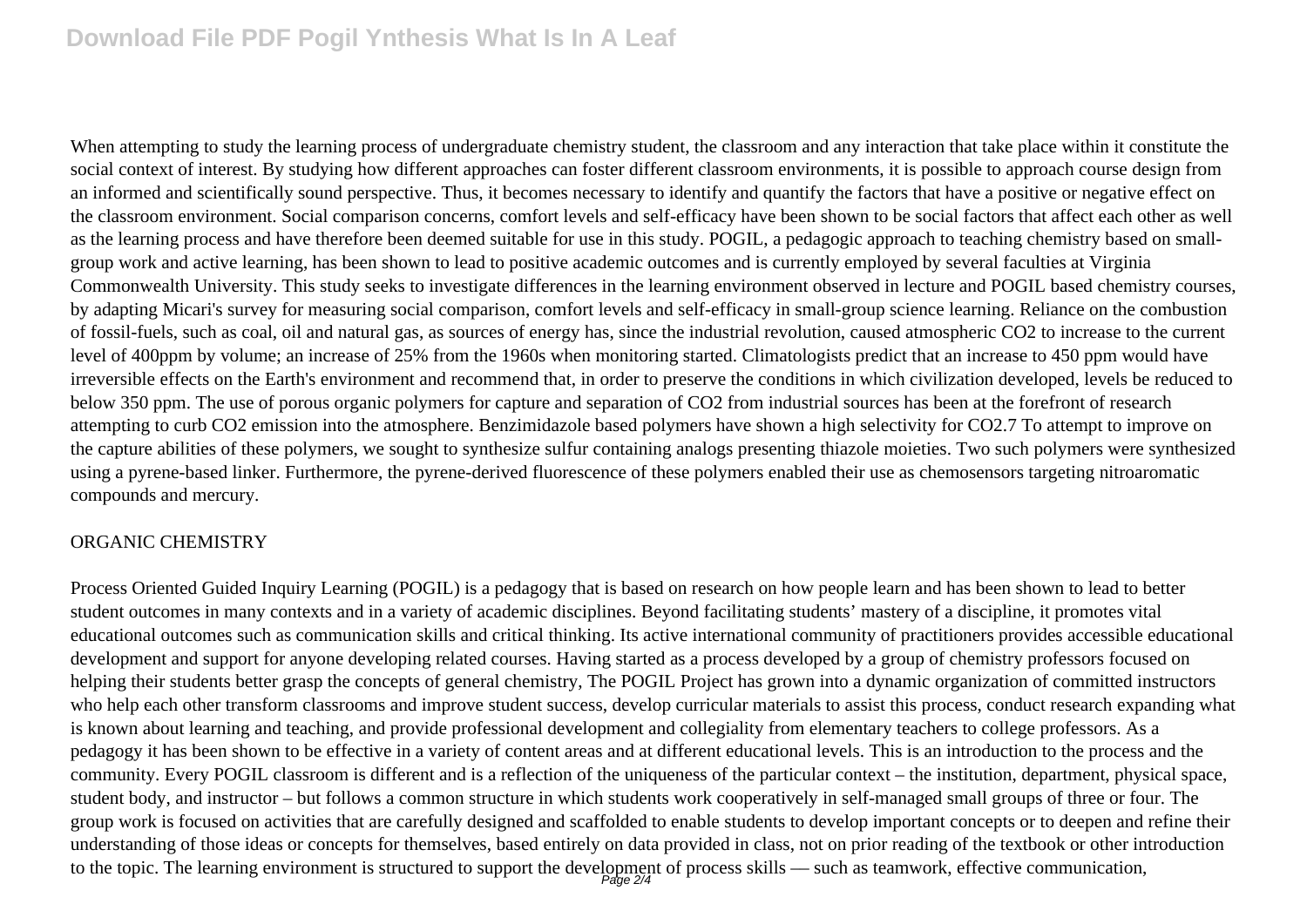### **Download File PDF Pogil Ynthesis What Is In A Leaf**

information processing, problem solving, and critical thinking. The instructor's role is to facilitate the development of student concepts and process skills, not to simply deliver content to the students. The first part of this book introduces the theoretical and philosophical foundations of POGIL pedagogy and summarizes the literature demonstrating its efficacy. The second part of the book focusses on implementing POGIL, covering the formation and effective management of student teams, offering guidance on the selection and writing of POGIL activities, as well as on facilitation, teaching large classes, and assessment. The book concludes with examples of implementation in STEM and non-STEM disciplines as well as guidance on how to get started. Appendices provide additional resources and information about The POGIL Project.

Add the power of guided inquiry to your course without giving up lecture with ORGANIC CHEMISTRY: A GUIDED INQUIRY FOR RECITATION, Volume II. Slim and affordable, the book covers key Organic 2 topics using POGIL (Process Oriented Guided Inquiry Learning), a proven teaching method that increases learning in organic chemistry. Containing everything you need to energize your teaching assistants and students during supplemental sessions, the workbook builds critical thinking skills and includes once-a-week, student-friendly activities that are designed for supplemental sessions, but can also be used in lab, for homework, or as the basis for a hybrid POGIL-lecture approach. Important Notice: Media content referenced within the product description or the product text may not be available in the ebook version.

Three research projects, each focusing on a different aspect, development of a ZnO thin film experiment, student's cognitive engagement behavior, and building of a faculty network, are presented in this dissertation. In the first project, a physical chemistry laboratory experiment was developed to answer the question, "How do electrons move in a solid?". The experiment structure follows the POGIL-PCL (Process Oriented Guided Inquiry Learning - Physical Chemistry Laboratory) model. Students begin by using the PhET "Quantum Bound States" animation to compare energy levels for single atoms to energy levels of a lattice containing many potential wells, and they incorporate that model with the "particle on a line" model in the lab by investigating the change in zinc oxide (ZnO) bandgap energy with nanoparticle size. Ultimately, students synthesize ZnO thin films from nanoparticles and measure the resulting bandgap of the film. In the second project, a novel methodology was developed to capture student's cognitive engagement behavior in an active learning environment. Graphical analysis of student discourse in a POGIL - physical chemistry classroom was utilized to observe the student - student and student instructor interactions. Network graphs that diagram student - student interactions are generated by diagramming the oral turn-taking behavior of student discussions in class employing the tools of graph theory. The resulting network graphs were characterized by centralization and reciprocity network measurements. Students' interactions and cognitive engagement behaviors were further characterized using the ICAP (Interactive, Constructive, Active, Passive) framework. Patterns observed in student or team behavior in context of facilitation suggested that our methodology could be used to uncover instructional strategies that enhance or repress student engagement in the classroom. In the third project, a physical chemistry faculty network was analyzed for its sustainability. The POGIL-PCL project led 11 faculty development workshops during 2012-2016. The workshops provided the opportunity to develop, review/test and introduce POGIL -- PCL experiments to approximately 80 physical chemistry faculty members from a variety of institutions across the United States. Participants were surveyed following workshops and according to survey results, faculty members who participated in more than one workshop tend to adopt and implement POGIL-PCL experiments. Further, faculty feedback from surveys were evaluated to understand their experience with POGIL-PCL experiments for the sustainability of the community of workshop participants utilizing graph theory. Next, affiliation and collaboration